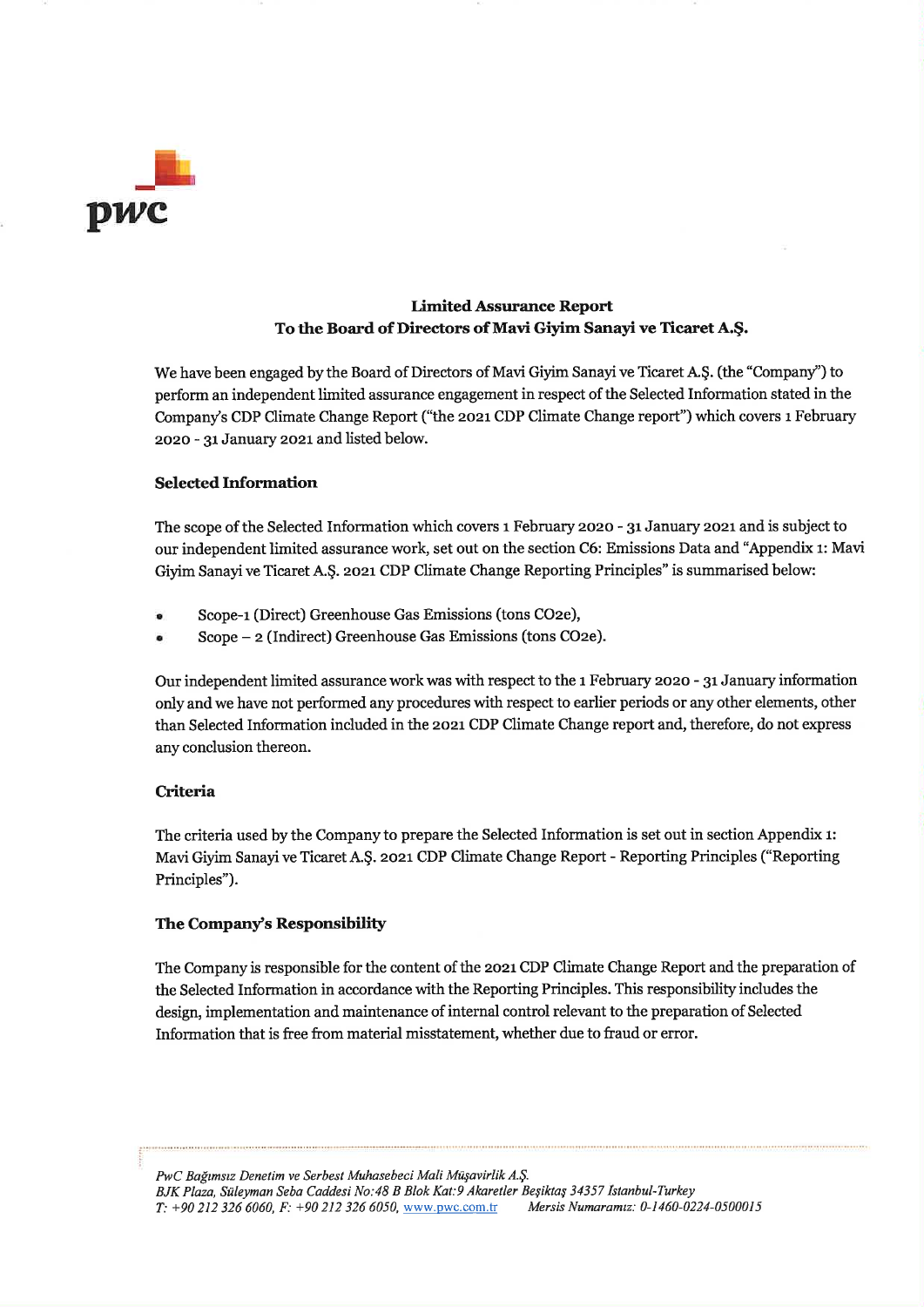

### **Inherent Limitations**

Non-financial performance information is subject to more inherent limitations than financial information, given the characteristics of the subject matter and the methods used for determining such information.

The absence of a significant body of established practice on which to draw to evaluate and measure nonfinancial information allows for different, but acceptable, measures and measurement techniques and can affect comparability between entities. The precision of different measurement techniques may also vary. Furthermore, the nature and methods used to determine such information, as well as the measurement criteria and the precision thereof, may change over time. It is important to read the Selected Information in the context of the Reporting Principles.

In particular, the conversion of different energy measures and energy used to carbon emissions is based upon, inter alia, information and factors generated internally and/or derived by independent third parties as explained in the Reporting Principles. Our assurance work has not included examination of the derivation of those factors and other third-party information.

### Our Independence and Quality Control

We have complied with the independence and other ethical requirements of the Code of Ethics for Professional Accountants issued by the International Ethics Standards Board for Accountants, which is founded on fundamental principles of integrity, objectivity, professional competence and due care, confidentiality and professional behaviour.

Our firm applies International Standard on Quality Control 1 and accordingly maintains a comprehensive system of quality control including documented policies and procedures regarding compliance with ethical requirements, professional standards and applicable legal and regulatory requirements.

#### **Our Responsibility**

Our responsibility is to form a conclusion, based on limited assurance procedures, on whether anything has come to our attention that causes us to believe that the Selected Information has not been properly prepared in all material respects in accordance with the Reporting Guidance. We conducted our limited assurance engagement in accordance with International Standard on Assurance Engagements 3000 (Revised), Assurance Engagements other than Audits or Reviews of Historical Financial Information', and, in respect of greenhouse gas emissions, International Standard on Assurance Engagements 3410, Assurance Engagements on Greenhouse Gas Statements, issued by the International Auditing and Assurance Standards Board.

A limited assurance engagement is substantially less in scope than a reasonable assurance engagement under ISAE 3000 (Revised) and ISAE 3410. Consequently, the nature, timing and extent of procedures for gathering appropriate evidence are deliberately limited relative to a reasonable assurance engagement.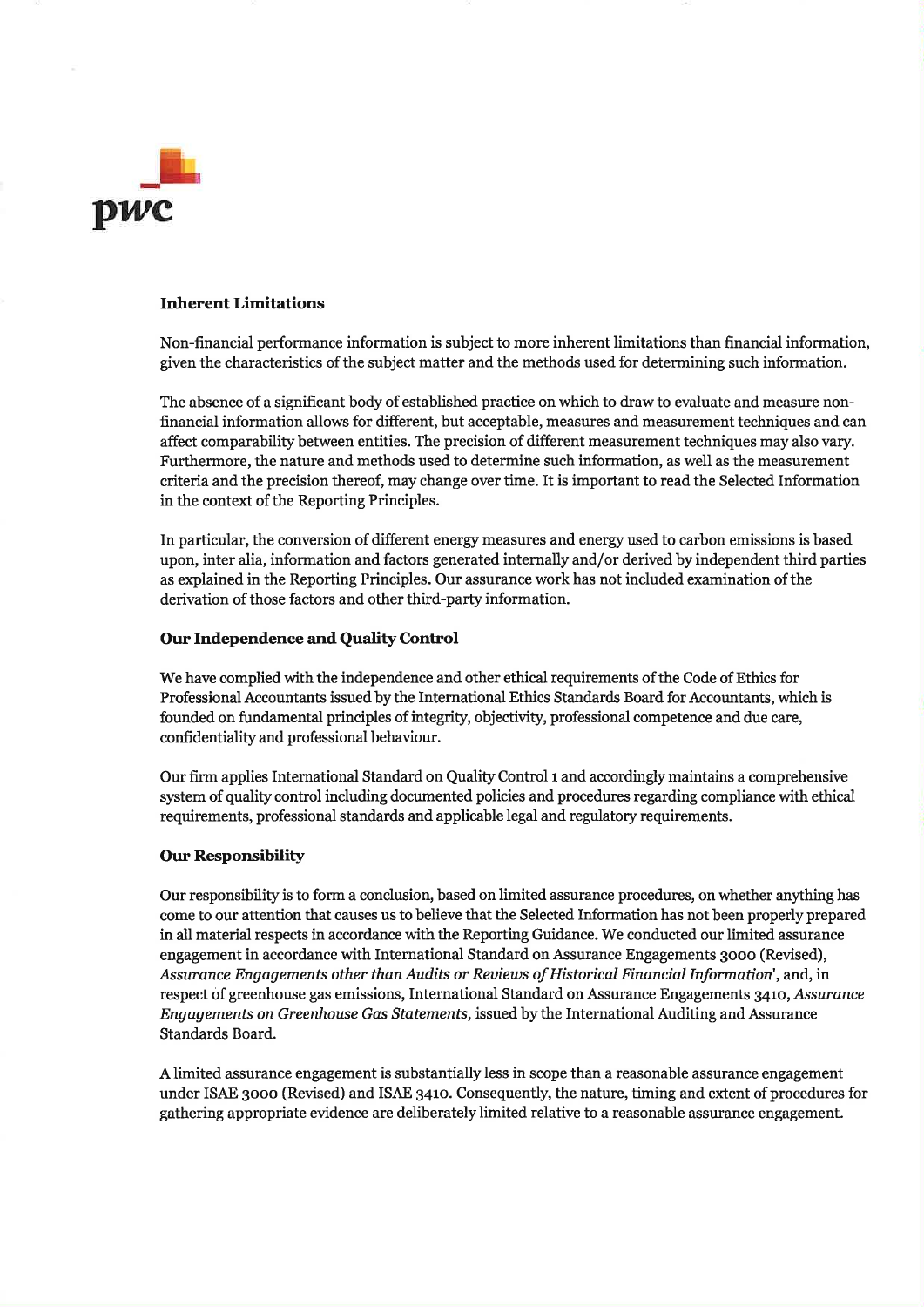

The procedures we performed were based on our professional judgment and included inquiries, observation of processes performed, inspection of documents, analytical procedures, evaluating the appropriateness of quantification methods and reporting policies, and agreeing or reconciling with underlying records.

Given the circumstances of the engagement, in performing the procedures listed above we:

- made inquiries of the persons responsible for the Selected Information:
- understood the process for collecting and reporting the Selected Information. This included analysing the key processes and controls for managing and reporting the Selected Information;
- evaluated the source data used to prepare the Selected Information and re-performed selected examples of calculation;
- performed limited substantive testing on a selective basis of the preparation and collation of the Selected Information prepared by the Company.; and
- undertook analytical procedures over the reported data.

### **Limited Assurance Conclusion**

Based on the procedures we have performed and the evidence we have obtained, nothing has come to our attention that causes us to believe that the Company's Selected Information which covers 1 February 2020 - 31 January 2021, is not properly prepared, in all material respects, in accordance with the Reporting Principles.

This report, including the conclusion, has been prepared for the Board of Directors of the Company as a body, to assist them in reporting Mavi Giyim Sanayi ve Ticaret A.Ş.'s performance and activities related to the Selected Information. We permit the disclosure of this report within the 2021 CDP Climate Change Report which covers 1 February 2020 - 31 January 2021, to enable the Board of Directors to demonstrate they have discharged their governance responsibilities by commissioning an independent assurance report in connection with the Selected Information. To the fullest extent permitted by law, we do not accept or assume responsibility to anyone other than the Board of Directors of Mavi Giyim Sanayi ve Ticaret A.Ş. as a body and the Mavi Givim Sanayi ve Ticaret A.S. for our work or this report save where terms are expressly agreed and with our prior consent in writing.

PwC Bağımsız Denetim ve Serbest Muhasebeci Mali Müşavirlik A.Ş.

Mehmet Cenk Uslu, SMMM Partner

Istanbul, 26 July 2021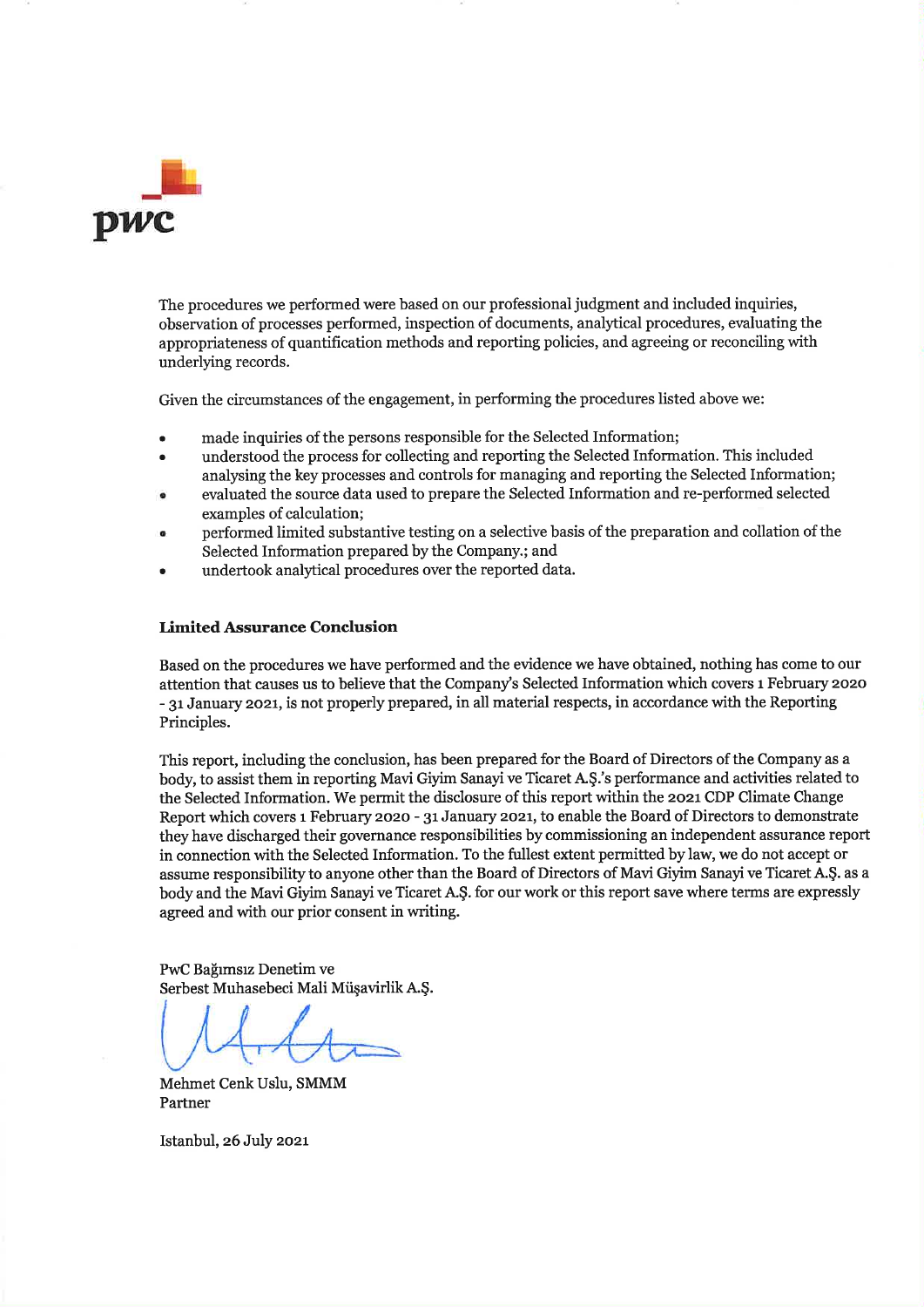# **Annex 1: Mavi Giyim Sanayi ve Ticaret A.Ş. 2021 CDP Climate Change Report – Reporting Principles**

Reporting principles provides information on the data collection and regarding the greenhouse gas (GHG) emissions (Scope 1 and Scope 2) included in Mavi Giyim Sanayi ve Ticaret A.Ş. 2021 CDP Climate Change Report ("the 2021 CDP Climate Change report").

These reporting principles provides information on the data preparation, calculation principles and reporting methodologies of indicators within the scope of the independent limited assurance of the 2021 CDP Climate Change report. These indicators include the greenhouse gas (GHG) emissions (Scope 1 and Scope 2) It is the responsibility of the Company's management to ensure that appropriate procedures are in place to prepare the indicators mentioned above in line with, in all material respects, the Guidance.

The data included in this document covers the 1 February 2020 – 31 January 2021 period comprises only the relevant operations of Mavi Giyim Sanayi ve Ticaret A.Ş. ("the Company") in Turkey (stores and Headquarters located in Turkey) that are the responsibility of the Company and excludes information about group companies.

## **General Reporting Principles**

In preparing this guidance document, consideration has been given to following principles:

- Information Preparation to highlight to users of the information the primary principles of relevance and reliability of information; and
- Information Reporting to highlight the primary principles of comparability  $\ell$  consistency with other data including prior year and understandability / transparency providing clarity to users.

# **Scope of Reporting**

For 1 February 2020 – 31 January 2021 period, the greenhouse gas (GHG) emissions data of the Company is related to:

GHG emission Scope 1 is included following data in Turkey (stores and Headquarters located in Turkey)

- Stationary combustion (fuels and heating sources such as natural gas consumption),
- Mobile combustion (fuels such as diesel and gasoline consumption),

GHG emission Scope 2 is included following data in Turkey (stores and Headquarters located in Turkey)

• Consumption of purchased electricity

Energy consumption outside of the stores or headquarters' gate originating from supplier or customer and their associated greenhouse gas emissions (Scope 1 and Scope 2) are omitted from the scope of reporting.